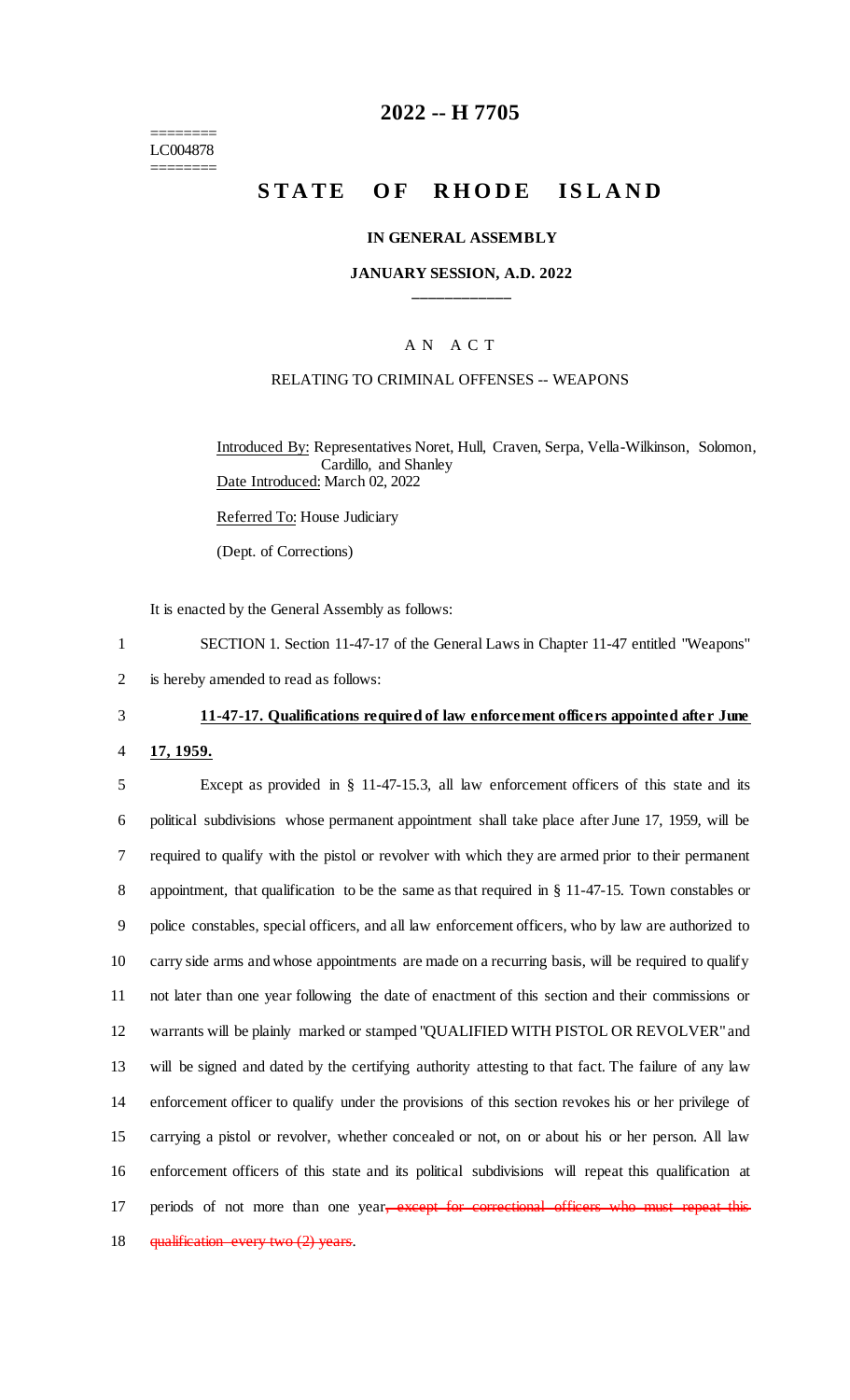======== LC004878 ========